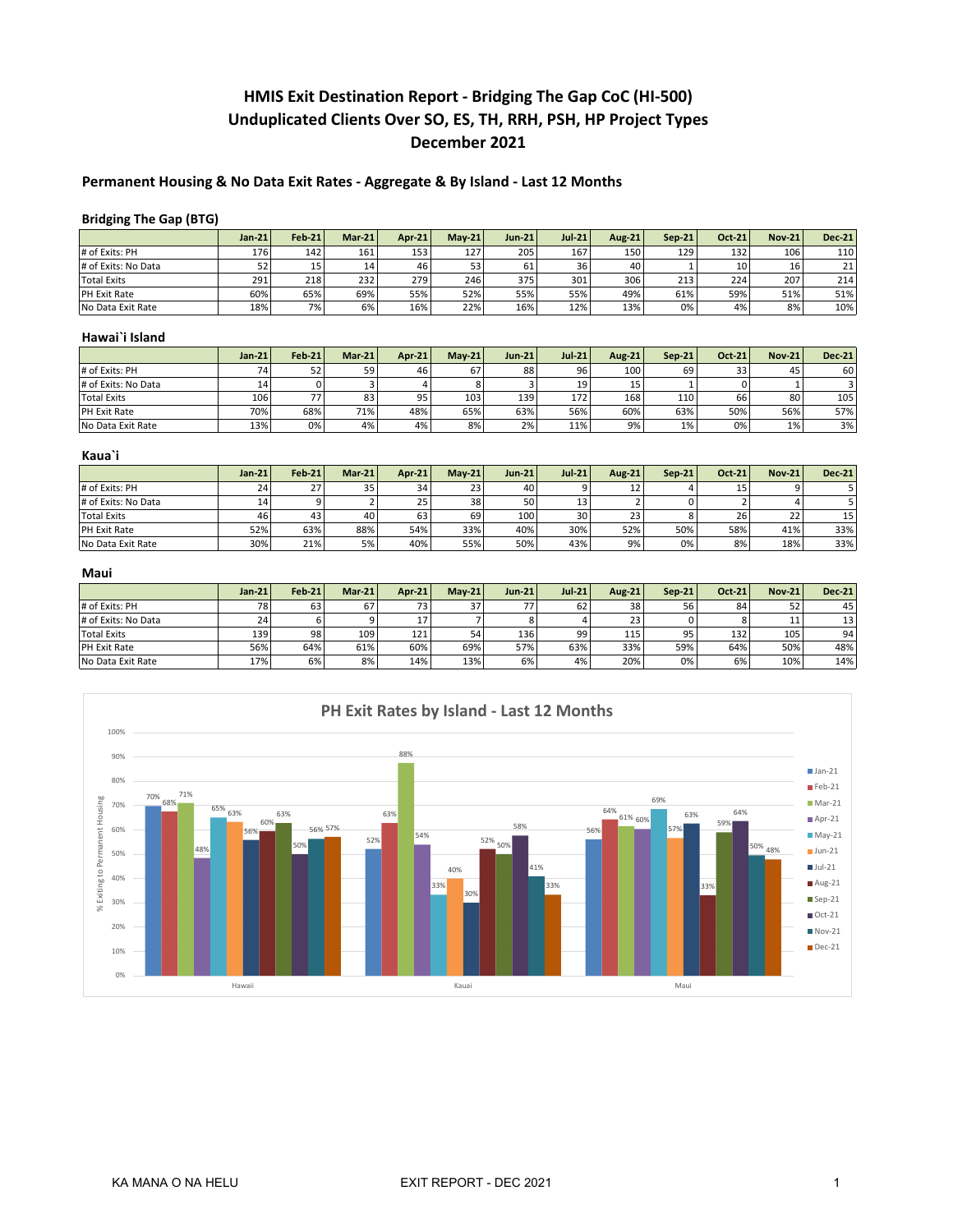## **PH and No Data Exits by County & Project Type**

|                                                                   | <b>PH Exits</b> | <b>No Data Exits</b> | <b>Total Exits</b> | % to PH | % No Data |
|-------------------------------------------------------------------|-----------------|----------------------|--------------------|---------|-----------|
| Hawaii                                                            | 60              |                      | 105                | 57%     | 3%        |
| <b>Emergency Shelter (ES)</b>                                     | 10              |                      | 21                 | 48%     | 0%        |
| <b>Homelessness Prevention</b>                                    | 20              |                      | 20                 | 100%    | 0%        |
| PH - Permanent Supportive Housing (disability required for entry) |                 |                      |                    | 0%      | 0%        |
| PH - Rapid Re-Housing                                             | 22              |                      | 29                 | 76%     | 0%        |
| Street Outreach                                                   | 6               |                      | 26                 | 23%     | 12%       |
| <b>Transitional Housing (TH)</b>                                  | $\overline{2}$  |                      | 6                  | 33%     | 0%        |
| Kauai                                                             | 5               |                      | 15                 | 33%     | 33%       |
| <b>Emergency Shelter (ES)</b>                                     |                 |                      |                    | 0%      | 50%       |
| <b>Homelessness Prevention</b>                                    | 4               |                      |                    | 100%    | 0%        |
| PH - Rapid Re-Housing                                             |                 |                      |                    | 100%    | 0%        |
| Street Outreach                                                   |                 |                      |                    | 0%      | 50%       |
| Maui                                                              | 45              | 13                   | 94                 | 48%     | 14%       |
| <b>Emergency Shelter (ES)</b>                                     | 10              |                      | 32                 | 31%     | 16%       |
| <b>Homelessness Prevention</b>                                    | 23              |                      | 24                 | 96%     | 0%        |
| PH - Permanent Supportive Housing (disability required for entry) |                 |                      |                    | 0%      | 0%        |
| PH - Rapid Re-Housing                                             | 6               |                      | $\circ$            | 67%     | 0%        |
| <b>Street Outreach</b>                                            | 6               | я                    | 28                 | 21%     | 29%       |
| <b>Grand Total</b>                                                | 110             | 21                   | 214                | 51%     | 10%       |

# **Auto-Exits by County & Street Outreach Project**

|                                                              | <b>Auto-Exits</b> | <b>Total SO Exits</b> | % Auto Exited |
|--------------------------------------------------------------|-------------------|-----------------------|---------------|
| Hawaii                                                       |                   | 26                    | 12%           |
| CARE - ESG-CV Hawaii Street Outreach                         |                   | 18                    | 0%            |
| HOPE - ESG-CV Hawaii Street Outreach                         |                   |                       | 0%            |
| HOPE - HPO Hawaii Regions 1, 8, 9, 10 - Street Outreach      |                   |                       | 0%            |
| HOPE - HPO Hawaii Regions 2, 3, 4, 5, 6, 7 - Street Outreach |                   |                       | 100%          |
| HOPE - LMI Street Outreach (AMHD Funded)                     |                   |                       | 33%           |
| SAFIS - Big Island Youth Street Outreach                     |                   |                       | 100%          |
| Kauai                                                        | 4                 |                       | 50%           |
| CARE - ESG-CV Kauai Street Outreach                          |                   |                       | 0%            |
| FLC - ESG-CV Kauai Street Outreach                           | $\overline{2}$    |                       | 100%          |
| FLC - HPO Kauai Street Outreach                              |                   |                       | 0%            |
| OPIO - Kauai Youth Street Outreach                           | $\overline{2}$    |                       | 100%          |
| Maui                                                         | 8                 | 28                    | 29%           |
| CARE - ESG-CV Maui Street Outreach                           |                   | h                     | 17%           |
| FLC - HPO Maui Regions 1, 2, 3, 6 - Street Outreach          |                   | 11                    | 0%            |
| FLC - HPO Maui Regions 4, 5 - Street Outreach                |                   |                       | 20%           |
| MHK - PATH Street Outreach Program                           | 6                 |                       | 100%          |
| <b>Grand Total</b>                                           | 15                | 62                    | 24%           |

## **PH Exits Compared to Total Exits by Project Type**

|                                                                   | <b>PH Exits</b> | % of PH Exits | <b>Total Exits</b> | % to PH |
|-------------------------------------------------------------------|-----------------|---------------|--------------------|---------|
| <b>Emergency Shelter (ES)</b>                                     | 20              | 18%           | 55                 | 36%     |
| Homelessness Prevention                                           | 47              | 43%           | 48                 | 98%     |
| PH - Permanent Supportive Housing (disability required for entry) |                 | 0%            |                    | 0%      |
| PH - Rapid Re-Housing                                             | 29              | 26%           | 39                 | 74%     |
| Street Outreach                                                   | 12              | 11%           | 62                 | 19%     |
| <b>Transitional Housing (TH)</b>                                  |                 | 2%            |                    | 33%     |
| <b>Grand Total</b>                                                | 110             | 100%          | 214                | 51%     |

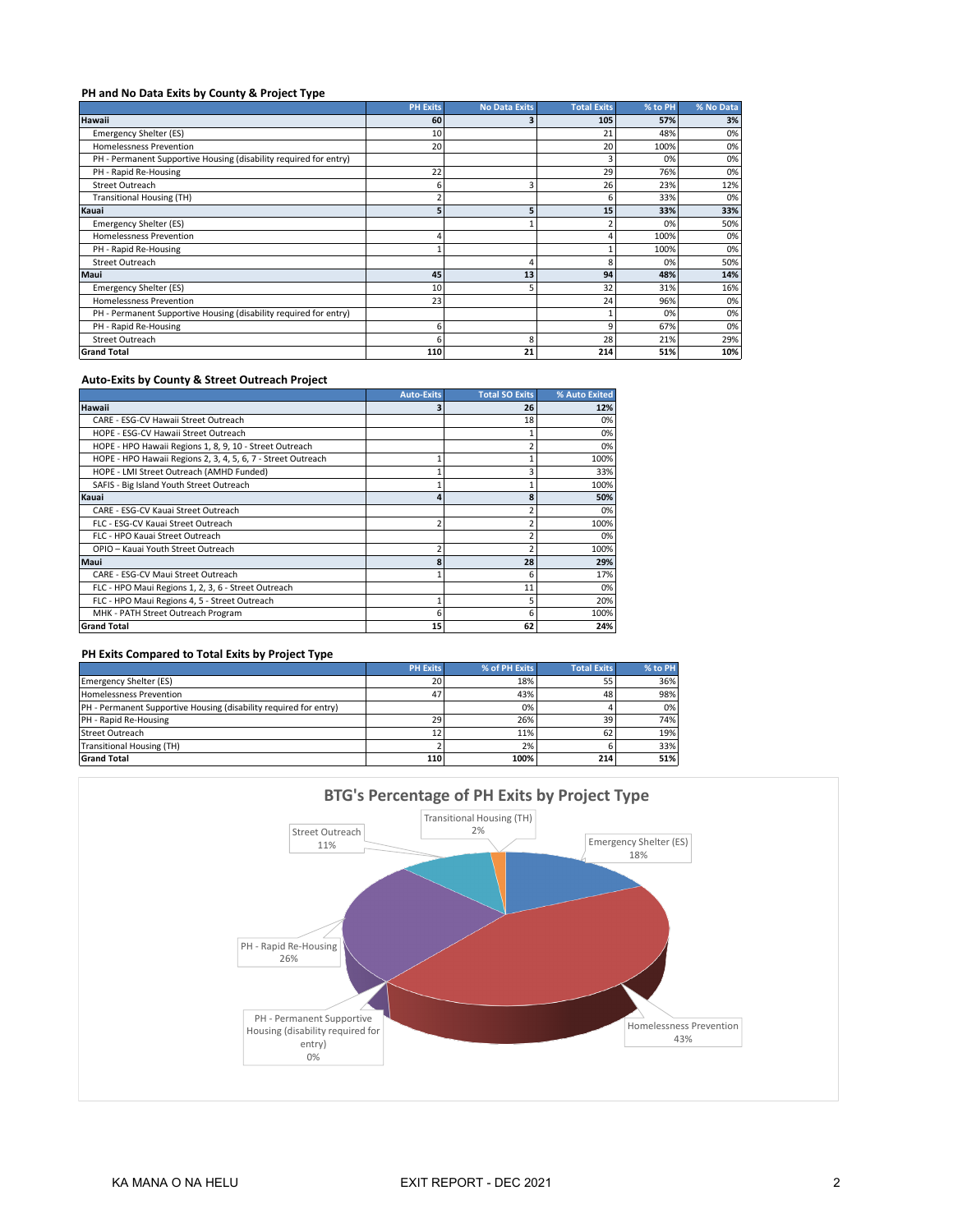## **Exits Grouped by Destination Type - County & Project Type**

|                                                                   | <b>Unsheltered</b> | <b>Emergency</b> | <b>Transitional</b> | Permanent       | <b>Institutional</b> | Other | <b>Deceased</b> | No Data* | <b>Total Exits</b> | % to PH |
|-------------------------------------------------------------------|--------------------|------------------|---------------------|-----------------|----------------------|-------|-----------------|----------|--------------------|---------|
| Hawaii                                                            | 21                 |                  | 11                  | 60              |                      |       |                 |          | 105                | 57%     |
| Emergency Shelter (ES)                                            |                    |                  |                     | 10              |                      |       |                 |          | 21                 | 48%     |
| <b>Homelessness Prevention</b>                                    |                    |                  |                     | 20              |                      |       |                 |          | 20                 | 100%    |
| PH - Permanent Supportive Housing (disability required for entry) |                    |                  |                     |                 |                      |       |                 |          |                    | 0%      |
| PH - Rapid Re-Housing                                             |                    |                  |                     | 22              |                      |       |                 |          | 29                 | 76%     |
| Street Outreach                                                   | 12                 |                  |                     | b               |                      |       |                 |          | 26                 | 23%     |
| <b>Transitional Housing (TH)</b>                                  |                    |                  |                     |                 |                      |       |                 |          |                    | 33%     |
| Kauai                                                             |                    |                  |                     |                 |                      |       |                 |          | 15                 | 33%     |
| Emergency Shelter (ES)                                            |                    |                  |                     |                 |                      |       |                 |          |                    | 0%      |
| <b>Homelessness Prevention</b>                                    |                    |                  |                     |                 |                      |       |                 |          |                    | 100%    |
| PH - Rapid Re-Housing                                             |                    |                  |                     |                 |                      |       |                 |          |                    | 100%    |
| <b>Street Outreach</b>                                            |                    |                  |                     |                 |                      |       |                 |          |                    | 0%      |
| Maui                                                              | 15                 |                  | 11                  | 45              |                      |       |                 | 13       | 94                 | 48%     |
| Emergency Shelter (ES)                                            |                    |                  |                     | 10 <sup>1</sup> |                      |       |                 |          | 32                 | 31%     |
| <b>Homelessness Prevention</b>                                    |                    |                  |                     | 23              |                      |       |                 |          | 24                 | 96%     |
| PH - Permanent Supportive Housing (disability required for entry) |                    |                  |                     |                 |                      |       |                 |          |                    | 0%      |
| PH - Rapid Re-Housing                                             |                    |                  |                     | h               |                      |       |                 |          |                    | 67%     |
| <b>Street Outreach</b>                                            |                    |                  |                     |                 |                      |       |                 |          | 28                 | 21%     |
| <b>Grand Total</b>                                                | 36                 | 10               | 23                  | 110             | o                    |       |                 | 21       | 214                | 51%     |

# **Exits Grouped by Destination Type - Organization & Project**

|                                                     | <b>Unsheltered</b> | <b>Emergency</b> | <b>Transitional</b> | Permanent      | <b>Institutional</b> | <b>Other</b> | <b>Deceased</b> | No Data* | <b>Total Exits</b> | % to PH |
|-----------------------------------------------------|--------------------|------------------|---------------------|----------------|----------------------|--------------|-----------------|----------|--------------------|---------|
| <b>CARE Hawaii</b>                                  |                    |                  |                     |                |                      |              |                 |          | 26                 | 31%     |
| CARE - ESG-CV Hawaii Street Outreach                |                    |                  |                     | 6              |                      |              |                 |          | 18                 | 33%     |
| CARE - ESG-CV Kauai Street Outreach                 |                    |                  |                     |                |                      |              |                 |          |                    | 0%      |
| CARE - ESG-CV Maui Street Outreach                  |                    |                  |                     | $\overline{2}$ |                      |              |                 |          |                    | 33%     |
| <b>Catholic Charities Hawaii</b>                    |                    |                  |                     | 15             |                      |              |                 |          | 15                 | 100%    |
| CCH - ESG-CV Hawaii Homelessness Prevention         |                    |                  |                     |                |                      |              |                 |          |                    | 100%    |
| CCH - ESG-CV Kauai Homelessness Prevention          |                    |                  |                     |                |                      |              |                 |          |                    | 100%    |
| CCH - ESG-CV Maui Homelessness Prevention           |                    |                  |                     |                |                      |              |                 |          |                    | 100%    |
| CCH - HPO SHEG NI Homelessness Prevention           |                    |                  |                     |                |                      |              |                 |          |                    | 100%    |
| <b>Family Life Center</b>                           |                    | 3                | 6                   | 33             | $\overline{2}$       |              |                 |          | 54                 | 61%     |
| FLC - County RAP Homeless Prevention                |                    |                  |                     | 11             |                      |              |                 |          | 12                 | 92%     |
| FLC - ESG Kauai Rapid Re-housing                    |                    |                  |                     |                |                      |              |                 |          |                    | 100%    |
| FLC - ESG Maui Rapid Re-housing                     |                    |                  |                     |                |                      |              |                 |          |                    | 100%    |
| FLC - ESG-CV Kauai Street Outreach                  |                    |                  |                     |                |                      |              |                 |          |                    | 0%      |
| FLC - ESG-CV Maui Homelessness Prevention           |                    |                  |                     | 6              |                      |              |                 |          |                    | 100%    |
| FLC - HPO CSHI Maui Rapid Re-housing                |                    |                  |                     |                |                      |              |                 |          |                    | 0%      |
| FLC - HPO Ho'olanani                                |                    |                  |                     |                |                      |              |                 |          |                    | 0%      |
| FLC - HPO HPP Maui Homelessness Prevention          |                    |                  |                     | Δ              |                      |              |                 |          |                    | 100%    |
| FLC - HPO Kauai Street Outreach                     |                    |                  |                     |                |                      |              |                 |          |                    | 0%      |
| FLC - HPO Maui Regions 1, 2, 3, 6 - Street Outreach |                    |                  |                     | 3              |                      |              |                 |          | 11                 | 27%     |
| FLC - HPO Maui Regions 4, 5 - Street Outreach       |                    |                  |                     |                |                      |              |                 |          |                    | 20%     |
| FLC - HPO RRH Homeless Prevention                   |                    |                  |                     |                |                      |              |                 |          |                    | 100%    |
| FLC - HPO RRH Rapid Re-Housing                      |                    |                  |                     |                |                      |              |                 |          |                    | 80%     |
| <b>Hale Opio</b>                                    |                    |                  |                     |                |                      |              |                 |          |                    | 0%      |
| OPIO - Kauai Youth Street Outreach                  |                    |                  |                     |                |                      |              |                 |          |                    | 0%      |
| Hawaii Affordable Properties, Inc.                  |                    |                  |                     | $\overline{2}$ |                      |              |                 |          |                    | 100%    |
| HAP - Na Kahua Hale O Ulu Wini                      |                    |                  |                     |                |                      |              |                 |          |                    | 100%    |
| <b>Hawaii Island Home for Recovery</b>              |                    |                  |                     |                |                      |              |                 |          |                    | 0%      |
| HIHR - HPO Transitional Housing                     |                    |                  |                     |                |                      |              |                 |          |                    | 0%      |